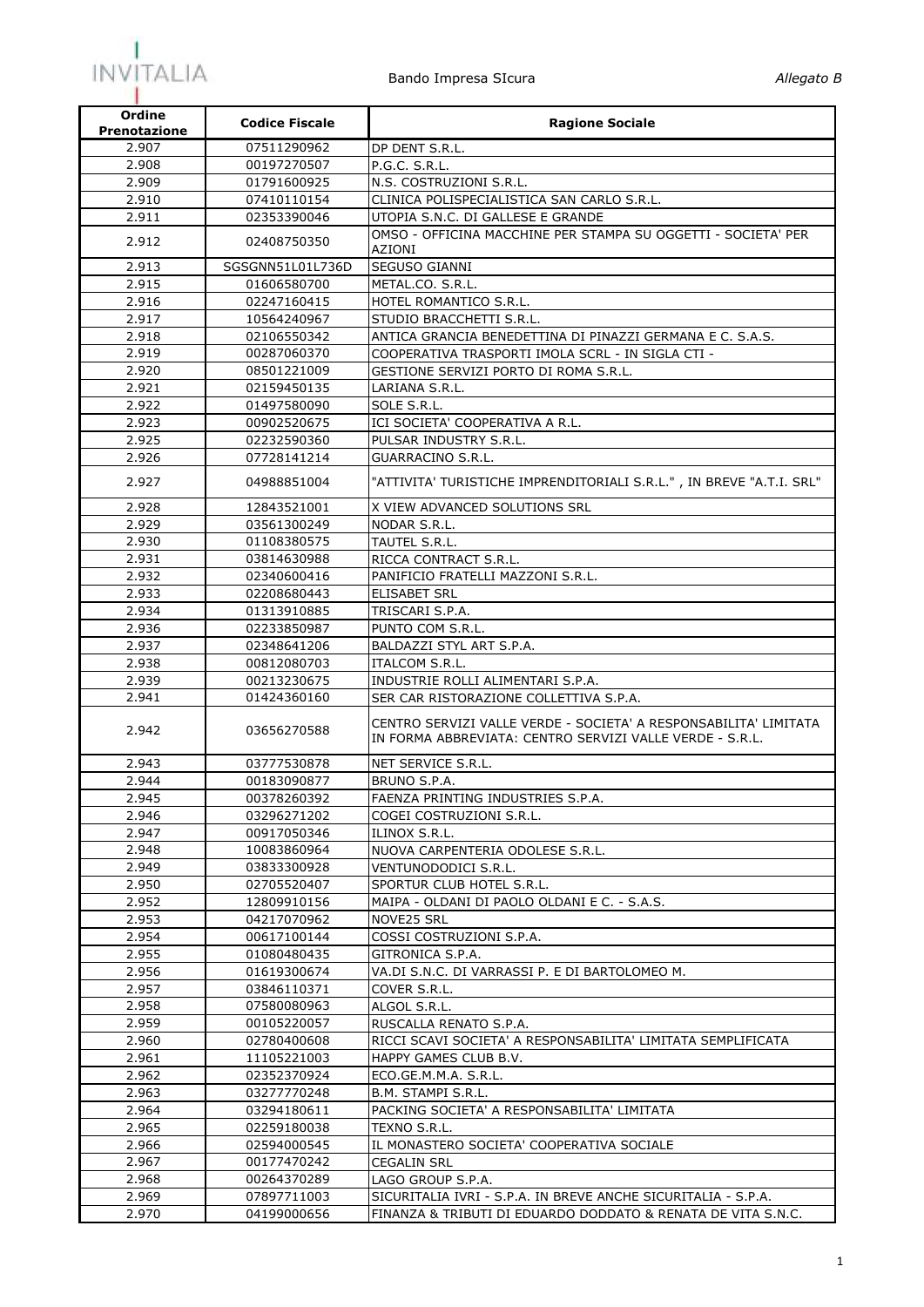

| Ordine<br><b>Prenotazione</b> | <b>Codice Fiscale</b>      | <b>Ragione Sociale</b>                                                  |
|-------------------------------|----------------------------|-------------------------------------------------------------------------|
| 2.971                         | ZCCRNI42P63D542X           | <b>ZUCCHETTI IRENE</b>                                                  |
| 2.972                         | 01453700583                | ARS MEDICA - SOCIETA' PER AZIONI                                        |
| 2.973                         | 00065130932                | ELECTROLUX ITALIA S.P.A.                                                |
| 2.974                         | 02292970361                | NUOVA MOSCATO S.R.L.                                                    |
| 2.975                         | 02688060017                | BITAGORA' SOCIETA' A RESPONSABILITA' LIMITATA                           |
| 2.976                         | 02628300390                | 100 BEACH S.A.S. DI CACCHI PAOLO E C.                                   |
| 2.977                         | 01509060438                | FRANCO ROMAGNOLI & C S.R.L.                                             |
| 2.978                         | 07334030637                | SMS ENGINEERING S.R.L.                                                  |
| 2.979                         | 01990230508                | SCELTI PER TE S.R.L.                                                    |
| 2.980                         | 09268851004                | SAN SILVESTRO CAFFE' S.R.L.                                             |
| 2.981                         | 03678850268                | DA PIAN S.R.L.                                                          |
| 2.982                         | 02660930187                | RG STUDIO SRLS                                                          |
| 2.983                         | 01198620260                | ISOPAK ADRIATICA S.P.A.                                                 |
| 2.984                         | 02142080510                | EXEC S.R.L.                                                             |
| 2.985                         | 01585540360                | COMAL - S.R.L.                                                          |
| 2.986                         | 04102290246                | DI PIU' SYSTEMS S.R.L.                                                  |
| 2.987                         | 01305400226                | ACCADEMIA S.R.L.                                                        |
| 2.988                         | 01778310704                | <b>OSCO PHARMA SRL</b>                                                  |
| 2.989<br>2.991                | 04363170269<br>01542661200 | SCUDRERA S.R.L.<br>MEDICI ATTILIO E C. S.N.C. DI MEDICI ATTILIO E FIGLI |
| 2.992                         | 00101340792                | VILLA DEL SOLE S.R.L.                                                   |
| 2.993                         | MCDPLA61R17H264L           | CENTRO OTTICO PEGASO DI MUCEDOLA PAOLO                                  |
| 2.995                         | MRGMRZ76T70H892Y           | EMMEDUE DI MORGESE MARZIA                                               |
| 2.996                         | 02198650976                | LIVORNO ECO-LOGISTIC S.R.L.                                             |
| 2.997                         | 00143680759                | <b>COMFORT SRL</b>                                                      |
| 2.999                         | 07579740635                | EPSILON S.R.L.                                                          |
| 3.000                         | 03651300547                | PANIPAST 3.0 S.R.L.                                                     |
| 3.001                         | 03467770164                | DENTAL PRACTICE 2F S.R.L.                                               |
| 3.002                         | 01161890262                | NARDINI - S.P.A.                                                        |
| 3.003                         | 01294630742                | FERRANTE APORTI SOCIETA' COOPERATIVA SOCIALE                            |
| 3.004                         | 01445850439                | G M SEDILI S.R.L.                                                       |
| 3.005                         | 00214500233                | SERPELLONI S.P.A.                                                       |
| 3.006                         | 00319030136                | CASTIGLIONI S.P.A.                                                      |
| 3.007                         | 01476480130                | PROMOZIONE ATTIVITA' EDILIZIA-PROM-EDIL-S.R.L.                          |
| 3.008                         | 03695020283                | NEW LOOK DIFFUSION SAS DI MARIN ROBERTO & C.                            |
| 3.009                         | 03464410988                | POLINI GROUP ITALIA S.R.L.                                              |
| 3.010                         | 04619241005                | SKY ITALIA - S.R.L.                                                     |
| 3.012                         | 03587170659                | ARTIGIANLEGNO S.A.S. DI GENNARO AVELLA & C.                             |
| 3.013                         | 00601820301                | G.L.P. S.R.L.                                                           |
| 3.014                         | 00160820346                | C.D. S.R.L.                                                             |
| 3.015                         | 00183410885                | HOTEL BAR SALA TRATTENIMENTI CONTINENTAL S.R.L.                         |
| 3.016                         | 02874971209                | SERVICE + S.R.L.                                                        |
| 3.017                         | 03773600246                | SIMAL S.R.L. - BUSINESS CENTER VICENZA<br>SCAPIN S.R.L.                 |
| 3.018<br>3.019                | 03015210234<br>04531130872 | ELIOS S.R.L.                                                            |
| 3.020                         | PRRMGR76H67M208P           | IL SALOTTO DELLE DONNE DI PERRI MARIA GRAZIA                            |
| 3.021                         | 00160130241                | SMIT FINISHING S.P.A.                                                   |
| 3.022                         | 02491030025                | AQUA CHIARA NETWORK S.R.L.                                              |
| 3.023                         | 00787170166                | FONDERIE OFFICINE PIETRO PILENGA S.P.A.                                 |
| 3.024                         | CRSGPP68H05H980S           | LE RONCACCE DI CORSINI GIUSEPPE                                         |
| 3.025                         | 01177920889                | ELLEPI S.R.L.                                                           |
| 3.026                         | 01255260190                | OGLIARI S.R.L.                                                          |
| 3.027                         | 08841270153                | AB CREA SRL                                                             |
| 3.028                         | 04047500618                | NOVACONN S.R.L.                                                         |
| 3.029                         | 01820520433                | ACOP COMPONENTS S.R.L.                                                  |
| 3.030                         | 04104030962                | CALEFFI S.P.A.                                                          |
| 3.031                         | 00912350469                | FONDERIA ARTISTICA MARIANI - S.R.L.                                     |
| 3.032                         | 02097950501                | AL-FA S.R.L.                                                            |
| 3.033                         | 00072960115                | LA SPEZIA CONTAINER TERMINAL - S.P.A.                                   |
| 3.035                         | 00649770252                | MEUBLE' OLIMPIA - S.R.L.                                                |
| 3.036                         | 06437760637                | ORIGINAL BIRTH S.P.A.                                                   |
| 3.037                         | 01278410533                | ALADAR SAIL S.R.L.                                                      |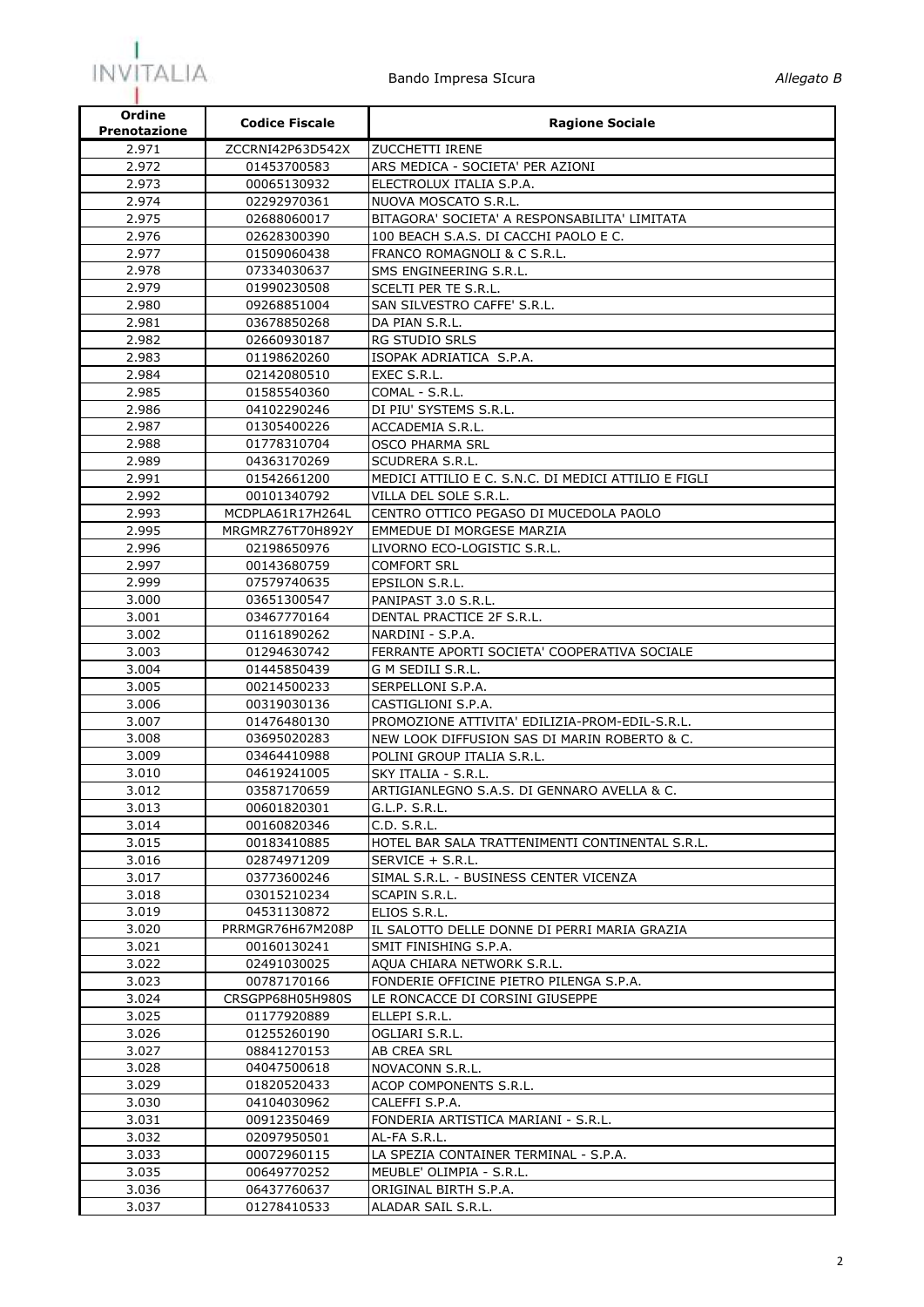

| Ordine<br><b>Prenotazione</b> | <b>Codice Fiscale</b>      | <b>Ragione Sociale</b>                                                                                   |
|-------------------------------|----------------------------|----------------------------------------------------------------------------------------------------------|
| 3.038                         | 02502610690                | DENTALIS S.R.L. SOCIETA' TRA PROFESSIONISTI                                                              |
| 3.039                         | 04583410750                | RP GAMES S.R.L.                                                                                          |
| 3.040                         | 07418620964                | SOCIETA' AGRICOLA AGRIFERA S.R.L.                                                                        |
| 3.041                         | 15010811006                | PRASSI CONSULTING SRL                                                                                    |
| 3.042                         | 15464401007                | USHUAIA S.R.L.S.                                                                                         |
| 3.043                         | 02678320280                | GAZZOLA SPA                                                                                              |
| 3.044                         | 01456580438                | ENTROTERRA - SOCIETA' COOPERATIVA                                                                        |
| 3.045                         | 02244900359                | GRUPPO MECA S.R.L.                                                                                       |
| 3.046                         | CPPNMM56T47L419G           | COPPOLA ANNA IMMACOLATA                                                                                  |
| 3.047                         | 12654600159                | MONTENEGRO S.R.L.                                                                                        |
| 3.048                         | 00728980822                | "TOMASINO METALZINCO S.R.L."                                                                             |
| 3.049                         | 06696111001                | Q.S.A. S.R.L.                                                                                            |
| 3.050                         | BDALSN50D26F332T           | <b>BADO ALESSANDRO</b>                                                                                   |
| 3.051<br>3.052                | 01643170929                | ECOSERDIANA S.P.A.                                                                                       |
| 3.053                         | 06361580829                | PILLITTERI S.R.L.<br>IMPRESA MONDO S.R.L.                                                                |
| 3.054                         | 00608450052<br>02304190305 | ZOFFI ABBIGLIAMENTO DI ZOFFI IGINIO & C. S.A.S.                                                          |
| 3.055                         | 08060920157                | MILLUTENSIL S.R.L.                                                                                       |
|                               |                            | AUTOMATION TECHNOLOGY SYSTEM SOCIETA' A RESPONSABILITA'                                                  |
| 3.056                         | 02349280426                | LIMITATA                                                                                                 |
| 3.057                         | 03990940821                | CENTRO MEDICO MANTIA S.R.L.                                                                              |
| 3.059                         | 00955440417                | BARTOLI VERNICI S.N.C. DI BARTOLI OMAR, NICOLETTA E FILIPPO                                              |
|                               | 92015260141                | AZIENDA DI PROMOZIONE E SVILUPPO TURISTICO DI LIVIGNO S.R.L. (IN                                         |
| 3.060                         |                            | ACRONIMO "A.P.T. S.R.L.")                                                                                |
| 3.061                         | 01507100673                | BLUSTAR S.R.L.                                                                                           |
| 3.062                         | 06795760633                | PRO.R.EDIL. S.R.L.                                                                                       |
| 3.063                         | 03115030797                | STUDIO MAZZEO SOCIETA' COOPERATIVA                                                                       |
| 3.064                         | 00446400582                | REMAR - SOCIETA A RESPONSABILITA LIMITATA                                                                |
| 3.066                         | 00433850468                | AUTOCARROZZERIA RECORD DI MICHELOTTI MARIO & C. S.N.C.                                                   |
| 3.067                         | 02168540421                | GOLDEURHOTELS S.R.L.                                                                                     |
| 3.069                         | 02284160260                | CADORE ARREDAMENTI S.R.L.                                                                                |
| 3.070                         | 02700500040                | FRANCO BARBERIS - IMPRESA COSTRUZIONI S.P.A. ABBREVIABILE<br>"FRANCO BARBERIS S.P.A."                    |
| 3.071                         | 08441430157                | ROECHLING AUTOMOTIVE ITALIA - S.R.L.                                                                     |
| 3.072                         | 01062640485                | FIDI TOSCANA - S.P.A.                                                                                    |
| 3.073                         | 12093760150                | CGT LOGISTICA SISTEMI S.P.A. IN FORMA ABBREVIATA CLS S.P.A.                                              |
| 3.074                         | 01732050362                | FLAG S.R.L.                                                                                              |
|                               |                            | MECAPROM VEHICLES & POWERTRAIN SYSTEMS ITALIA S.R.L. SIGLABILE                                           |
| 3.075                         | 03247520962                | ME CAPROM VPS ITALIA S.R.L.                                                                              |
| 3.076                         | 06060950018                | LINEAR SYSTEM S.R.L.                                                                                     |
| 3.077                         | 03794120109                | RINA S.P.A.                                                                                              |
| 3.078                         | 00165130410                | FONDERIE OFFICINE MARCHIGIANE S.R.L.                                                                     |
| 3.079                         | 00992960302                | FACS FUCINE S.R.L.                                                                                       |
| 3.080                         | 03342460759                | PROGETTI AZIENDALI S.R.L.                                                                                |
| 3.081                         | 00164030785                | TURIST CALABRIA SRL                                                                                      |
| 3.082                         | 00866860372                | Z-DUE DI MINGOZZI LORENZO E C. SNC                                                                       |
| 3.083                         | 05221350829                | DDS S.R.L.                                                                                               |
| 3.084                         | 00452480429                | MARKETING DUECI S.N.C. DI CAPITANELLI LUCIANO & C.                                                       |
| 3.085<br>3.086                | 04678270283                | COMMIT METALLI SRL                                                                                       |
| 3.087                         | 00429190135<br>01236250021 | LA VALLEE S.R.L.<br>MEDANA & VISCA - S.R.L.                                                              |
| 3.088                         | 07802470018                | TN ITALY S.P.A.                                                                                          |
| 3.089                         | 08191770018                | AEROSPACE LOGISTICS TECHNOLOGY ENGINEERING COMPANY S.P.A.                                                |
|                               |                            | VISHAY SEMICONDUCTOR ITALIANA S.P.A. SIGLABILE VISHAY S.P.A. O VSI                                       |
| 3.090                         | 00475790010                | S.P.A.                                                                                                   |
| 3.091                         | BLGMSM56B19H294D           | <b>BELIGNI MASSIMO</b>                                                                                   |
| 3.092                         | 01871690499                | LE MACCHIOLE SOCIETA' AGRICOLA S.S. DI MERLI CINZIA & C. IN BREVE<br>LE MACCHIOLE SOCIETA' AGRICOLA S.S. |
| 3.093                         | 04064411004                | SMEDIL S.R.L.                                                                                            |
| 3.094                         | 01742720764                | LUCANA SOFTWARE - S.R.L.                                                                                 |
| 3.095                         | 03314430236                | YACHT CLUB S.R.L.                                                                                        |
| 3.096                         | 00421830076                | M.D.M. - S.R.L.                                                                                          |
| 3.097                         | 14545351000                | FARMACIA MACCAGNO - SOCIETA' A RESPONSABILITA' LIMITATA                                                  |